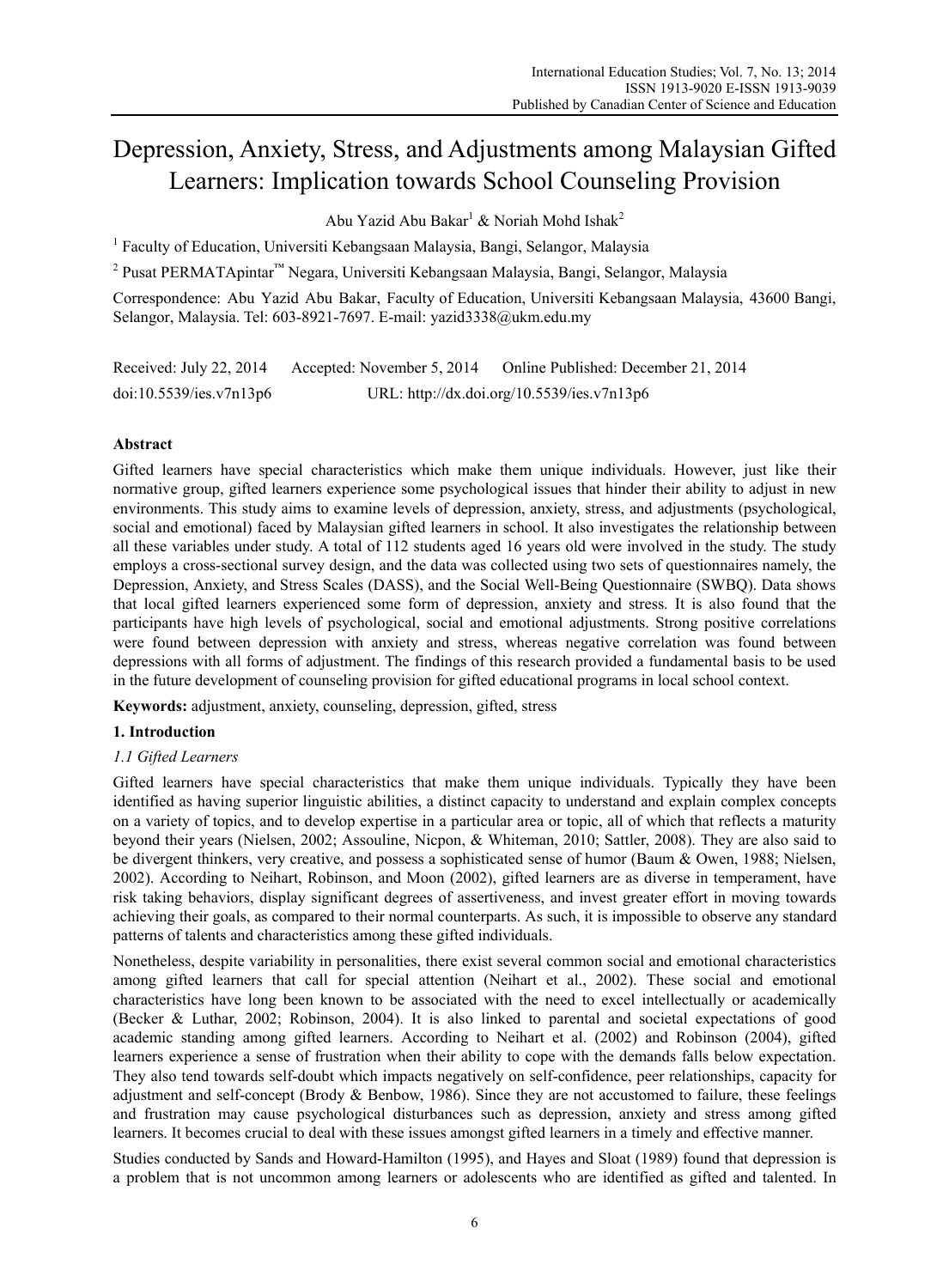addition, a study conducted by De Moss, Milich, and DeMers (1993) shows high achieving adolescents who are also identified as gifted are at significant risk for depression. A study conducted by Metha and McWirther (1997) shows that when under duress the mixed-ethnic samples under the study displayed signs of depression and suicide. On a similar note, an earlier study conducted by Beer (1991) established high positive correlation between depression and anxiety among gifted learners. They also have significantly higher levels of anxiety when compared to regular students (Tong & Yewchuk, 1996). Other studies have also shown that gifted learners are constantly challenged with more affective and psychological issues than their normal counterparts (Neihart et al., 2002; Rimm, 2002; Baker, 1995; Bailey, 2007).

Regardless of the type of psychological problems (depression, anxiety or stress), studies have shown that when the level of the problems are high, gifted learners experienced negative feelings that leads to issues in psychological, emotional and social adjustments. Studies conducted by Gallucci (1988), and Nail and Evans (1997) show that although gifted learners showed fewer indicators of maladjustment, they are at-risk for more social and emotional difficulties than are moderately non-gifted students. According to Coleman and Cross (1988), and Swiatek (1995), peer relations and social competence are two factors that are frequently associated with social adjustment. Some studies show that gifted learners are more prone to a more advanced level of social adjustment issues (Galloway & Porath, 1997; Dauber & Benbow, 1990; Neihart et al., 2002). Other studies have also shown that certain subgroups of gifted learners have more difficulties in adjusting socially, and their attitudes towards learning and peer relationships became less positive as they became older. A more recent and localized study conducted by Abu Yazid and Noriah (2012) on Malaysian gifted learners also shows that the students faced psychological problems that need timely attention. However, this study did not examine the relationship between the psychological problems faced by the students and their adjustment ability. As such, this study was designed to further examine the relationship between depression, anxiety and stress faced by the Malaysian gifted learners studying at Pusat PERMATApintar™ Negara, Universiti Kebangsaan Malaysia (the Malaysian National Gifted Center established at the National University of Malaysia), and their ability to adjust psychologically, emotionally and socially.

#### *1.2 Depression, Anxiety and Stress*

Depression is defined as a mood or emotional state that is marked by feelings of low self-worth or guilt and a reduced ability to enjoy life. It is an illness that involves the body, mood and thought that affects the way a person does ordinary activities (Gardner & Bell, 2000). Depressed people usually exhibit symptoms such as sadness, hopelessness, low self-esteem, decreased ability to take pleasure in ordinary activities, loss of appetite, thoughts of death or suicide attempts and insomnia. In addition, depressed sufferers also experience irritability, apathy, forgetfulness, suicidal thoughts, confusion, lethargy, detachment, and are prone to sleep too little or too much.

In contrast, Gardner and Bell (2000) defined anxiety as a strong and unpleasant feeling of nervousness or distress in response to a feared situation. Anxiety is also a multisystem response. It usually occurs when a person is in a flight or fight situation and it reflects a combination of biochemical changes in the body. Some symptoms of anxiety are nausea, trembling, breathlessness, sweating, and a rapid heartbeat.

Stress, is a term coined by an endocrinologist, Selye (1978), which he depicted as a non-specific response of the body to any demand placed upon an individual. Holmes and Rahe (1967) described stress in two ways; distress that is caused by negative situations, and eustress which is caused by positive situations. Stress is also defined as the body's general response to any intense physical, emotional, or mental demand placed by one or others. While racing to meet a deadline, dealing with a difficult person, or earning a poor grade are all stressful, so is the excitement of playing a lively game of tennis, falling in love, and being selected to join a special program for gifted students. This is eustress or positive stress that motivates one to progress and succeed in life.

There are few studies on stress which support the notion that gifted learners experience different kinds of stress, such as unrealistic expectations of their parents and overwhelming expectations of their teachers (Chan, 2003; Kaufman, 1992). A specific stress comes from being labeled as gifted, further defined by the selective learning environments of these students. Identifying stressors and the type of reaction to stressors will help counselors to take measures to address issues and improve the psychological health and well-being of the students (Yewchuk & Jobagy, 1991; Coleman & Cross, 1988; Delisle, 1985; Galbraith, 1985). There are three sources of stress for gifted learners. The sources can be situational, self-imposed and existential (Swiatek, 2001). Situational stress is conflict between one's own values and the values of others, interpersonal disharmony, a lack of intellectual stimulation or challenge, threats to emotional or physical well-being, a lack of resources to accomplish a task and time constraints. Self-imposed stress is the setting of excessively high expectations, fear of failure or fear of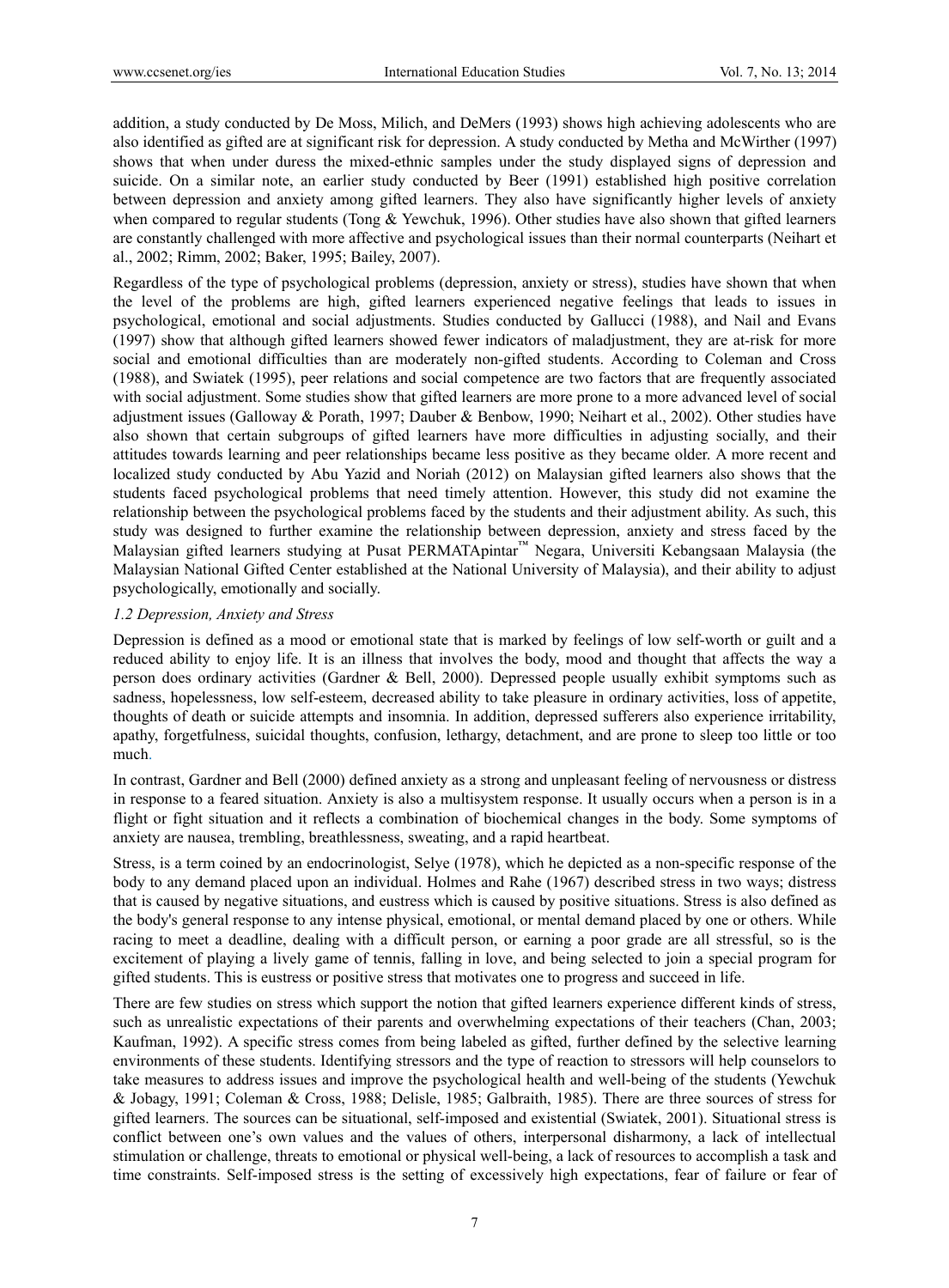success, unsettling evaluative beliefs, catastrophizing, intense worry and negative intrapersonal communication. Existential stresses are related to global concerns, idealism, anger at fate, isolation and the need for meaning and purpose (Shaunessy & Suldo, 2010). Despite the sources of stress, gifted learners have to adapt and adjust accordingly to realize and achieve their potential. Only then their innate ability, referred as the gift, can be transformed to talent (Sternberg & Davidson, 2005).

## *1.3 Psychological, Emotional and Social Adjustments*

Psychological adjustment is the mental response of a person to varying sources of discomfort in real life situations. A person is psychologically adjusted when he or she feels a sense of happiness or contentment in life. It is also referred to as a positive mental state and generally being able to experience happiness or satisfaction. Psychological adjustment is needed when one needs to balance between his or her various needs and the demands made by elements within their environment. A sequence of adjustment begins when a need is felt and ends when the need is satisfied. According to Parker (1996), gifted learners experience high environmental demands. Contrary to the myths about gifted learners' inability to adjust psychologically, his study shows that gifted learners are significantly better in psychological adjustment when compared to the adolescents' normative group. In contrast, social adjustment is a sense of involvement with other people and with communities. It is an indicator that measures how people experience their connections with others and the strength of those relationships. For gifted learners, their social preferences are similar to those of older children and adults. This is because they have less interest in children of lower mental maturity and choose friends among children of similar levels of interest and ability. They relate well to adults and may have problems playing with playmates of similar chronological age with normal interests and abilities (Davis & Rimm, 2004; Freeman, 1994). Emotional adjustment, on the other hand, is the change in the intensity of feelings, complex emotions, and a difficulty in adjusting to change (Dabrowski, 1973; Piechowski, cited in Silverman, 1993). In general, gifted learners show better emotional adjustment than their normal counterparts, although some studies indicate a closer relationship to socioeconomic differences than to intellectual differences (Oram, Dewey, & Rutemiller, 1995). According to Piechowski (1991), gifted learners have a very high energy level, which can result in emotional excitability, high sensitivity, rapid and compulsive verbalization, abundant imagination, and emotional reactions that can be extremely elevated or depressed.

Gifted learners' adjustment level is higher than their non-gifted peers. Their cognitive abilities allow gifted learners to have a better understanding of the self, environment and other people. As such they cope well with stress. A longitudinal study conducted by Terman (1925) and Terman and Oden (1935, 1947) shows that gifted individuals display lower incidence of mental illness and adjustment problems. When compared with non-gifted individuals, they are less vulnerable to mental disorders (Coleman & Fults, 1985). However, past studies have also shown that gifted learners have difficulties in educational and social adjustments (Hollingworth, 1942; Tannenbaum, 1983; Gross, 1993; Galluci, 1988; Janos, Fung, & Robinson, 1985; Janos & Robinson, 1985; Yewchuck & Jobagy, 1991). Concomitantly, researchers have not come to a consensus on the patterns of adjustment displayed by gifted learners. As such, it is timely that this study examines not only the adjustment issues of the gifted learners but also the relationship between depression, anxiety and stress towards psychological, social and emotional adjustments among gifted learners. Findings from such a study could deepen our understanding on psychological issues that hinders gifted learners' academic performance, as well as their personal well-being. Specifically, this study examined: (a) levels of depression, anxiety and stress among the gifted learners, (b) levels of psychological, social and emotional adjustments among the gifted learners, and (c) the relationship between depression, anxiety, and stress and psychological, social and emotional adjustments.

# **2. Methodology**

#### *2.1 Research Location*

The study was conducted at Pusat PERMATApintar™ Negara, the Malaysia National Gifted Center set up at Universiti Kebangsaan Malaysia. The center–which was established in 2009–offers activities inclusive of identifying and selecting gifted students through two online systems developed by the University, a 3-week school holiday program conducted annually in collaboration with Johns Hopkins University-Center for Talented Youth (JHU-CTY), and a high school two-year residential program for gifted students aged between 14-17 years old. The residential school program offers a comprehensive academic curriculum (equivalent to 'O' and 'A' Levels of the UK system), a mentoring research program, and co-curriculum activities that involve projects and voluntary services. The center also offers a pre-university program as a pathway to commence tertiary studies at the University.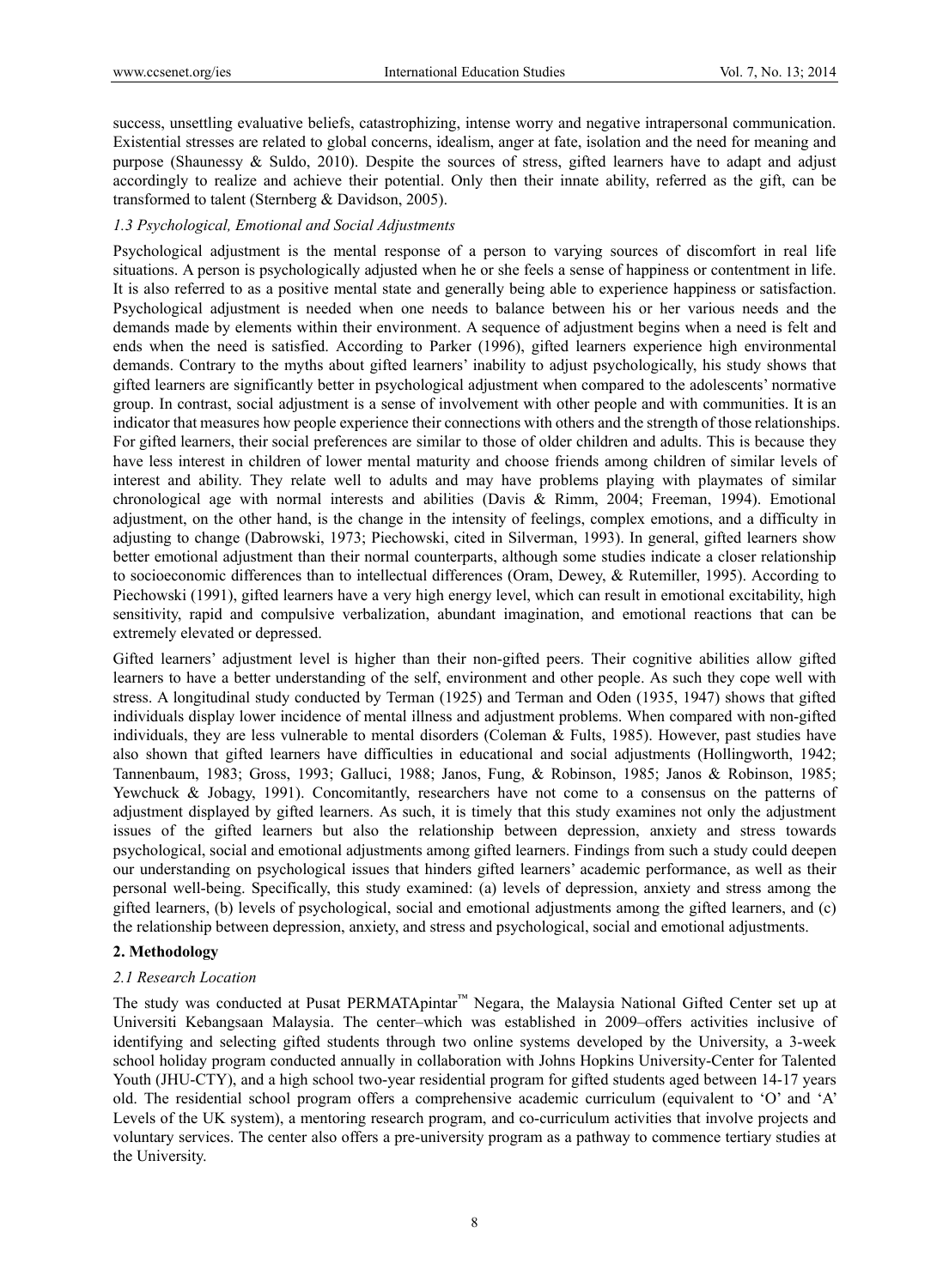## *2.2 Research Participant*

The first cohort of PERMATApintar™ residential school's students aged 16 years old, were selected for this study. The sample comprised of 112 gifted learners with a total of 77 female students and 35 male students.

## *2.3 Measures, Data Collection, and Data Analysis*

Research participants were given two sets of questionnaires: (a) Depression, Anxiety and Stress Scales (DASS), and (b) Social Well-Being Questionnaire (SWBQ). The DASS has 42 items that measures depression, anxiety and stress level of the students. The SWBQ has seven sections and it is used to determine the psychological, social and emotional adjustment of the students. Data collected from both instruments were inferentially and descriptively analyzed using Statistical Package for Social Sciences (SPSS) software version 18.0.

## **3. Results**

Table 1 shows levels of depression, anxiety and stress experienced by the participants. The range level for depression is from 0.00 and 76.19. The range level for stress is between 2.22 and 88.89 and the range level for anxiety is between 0.00 and 79.49. Stress has the highest mean (Mean =  $33.75$ , SD =  $16.68$ ), followed by anxiety (Mean =  $33.16$ , SD =  $15.88$ ), and depression (Mean =  $24.91$ , SD =  $17.25$ ). Nonetheless, all means are considered at the lower end of the continuum.

|               | N   | Minimum | Maximum | Mean  | Std. Deviation |
|---------------|-----|---------|---------|-------|----------------|
| Depression    | 112 | 0.00    | 76.19   | 24.91 | 17.25          |
| Anxiety       | 112 | 0.00    | 79.49   | 33.16 | 15.88          |
| <b>Stress</b> | 112 | 2.22    | 88.89   | 33.75 | 16.68          |

Table 1. Participants' levels of depression, anxiety, and stress

The three aspects of adjustments (psychological, social, and emotional) were also examined. The range level for psychological adjustment is between 41.94 and 104.52, the range level for emotional adjustment is between 31.25 and 117.50, and the range level for social adjustment is between 46.50 and 93.50. Emotional adjustment has the highest mean (Mean = 79.82, SD = 9.92), followed by psychological adjustment (Mean = 77.07, SD = 8.87), and social adjustment (Mean = 71.94, SD = 8.78). Nonetheless, all means are considered at the higher end of the continuum (Table 2).

Table 2. Participants' levels of adjustment

| Types of Adjustment | N   | Minimum | Maximum | Mean  | Std. Deviation |
|---------------------|-----|---------|---------|-------|----------------|
| Psychological       | 112 | 41.94   | 104.52  | 77.07 | 8.47           |
| Emotional           | 112 | 31.25   | 117.50  | 79.82 | 9.92           |
| Social              | 12  | 46.50   | 93.50   | 71 94 | 8.78           |

Relationships between depression with anxiety, stress, and the three types of adjustments (psychological, social and emotional) were also examined using Pearson Product-Moment Correlation Coefficient. Table 3 shows the correlation (r) values for all correlations. The r values between depression and stress ( $r = .67$ ,  $r^2 = 0.45$ ,  $p < 0.05$ ), and between depression and anxiety ( $r = .56$ ,  $r^2 = 0.31$ ,  $p < 0.05$ ) were found to be positive. The association between depression and stress is 45%, while for depression and anxiety is 31%. These percentages are considered high. Moreover, depression and all aspects of adjustment were found to be negatively correlated among each other.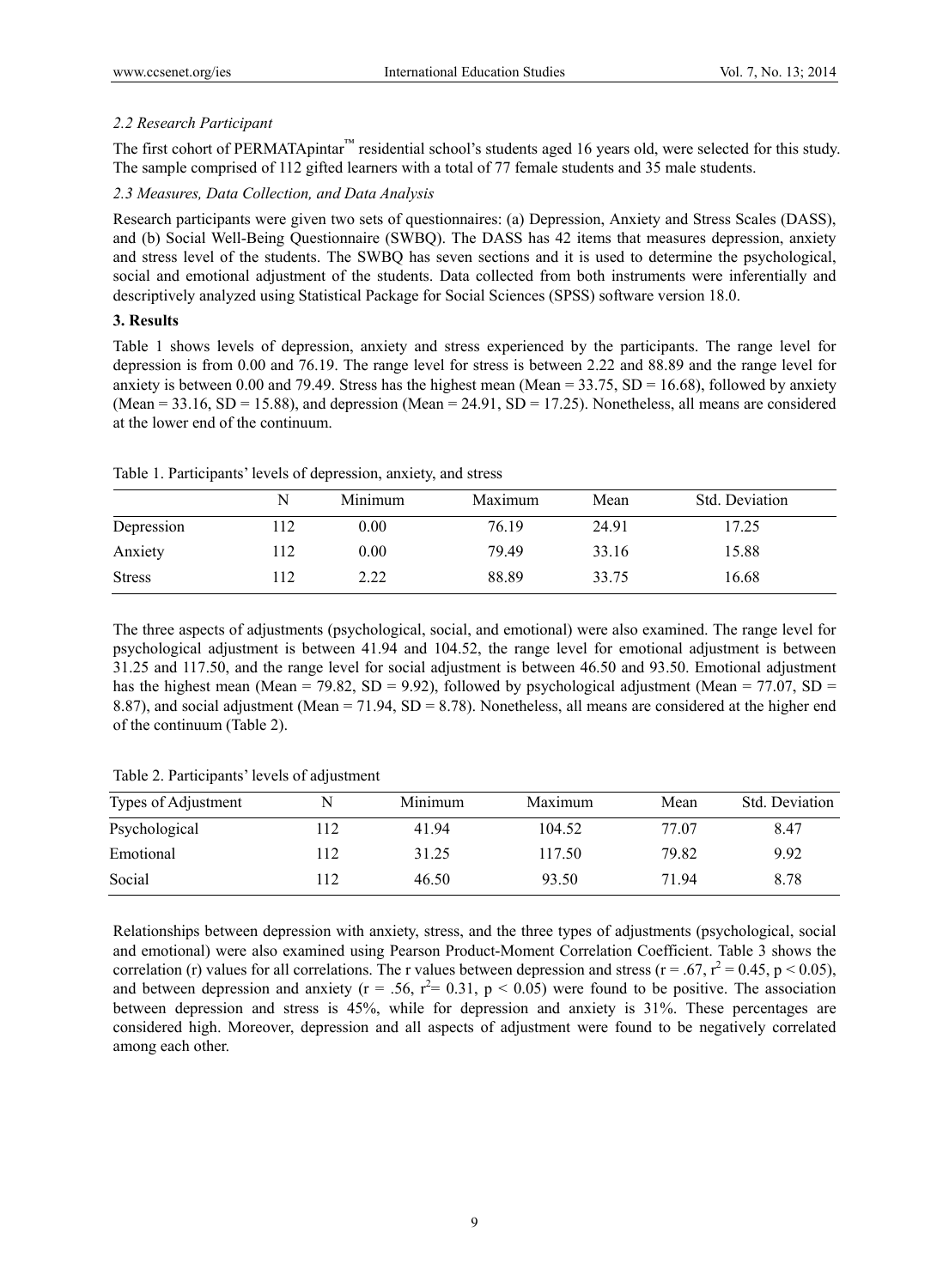|  |                            | Stress   | Anxiety | Psychological       | Emotional | Social              |
|--|----------------------------|----------|---------|---------------------|-----------|---------------------|
|  | Pearson Correlation        | $.67***$ |         | $-.22$ <sup>*</sup> | $-.15$    | $-.34$ <sup>*</sup> |
|  | Depression Sig. (2-tailed) | .00      | .00     | .02                 | . 13.     | .00                 |
|  |                            | 112      | 112     | 112                 | 112       | 112                 |

Table 3. Correlations between depression with anxiety, stress, and adjustments

\*\*Correlation is significant at the 0.05 level (2-tailed).

## **4. Discussions and Conclusion**

This study has found some conclusive evidence to explain: (a) patterns of depression, anxiety and stress, (b) psychological, social and emotional adjustment, and (c) relationship between all the variables among gifted learners participated in this study. Exploration on the depression, anxiety and stress using different means of data collection shows that stress is one of the most salient psychological issues faced by research participants, followed by anxiety, and depression. In addition, depression is found to be highly correlated to stress and anxiety level, whereas it has a moderately low negative correlation with levels of psychological, social, and emotional adjustments.

In general, findings from this study show that Malaysian gifted learners experienced some depression, anxiety and stress. For instance, data gathered from this research somehow support the studies conducted by Chan (2003) and Kaufman (1992) which carry the notion that gifted learners experience different kinds of stress, such as the unrealistic expectations of their parents, and overwhelming expectations of their teachers. Parents place high hopes on their child when the child is identified as gifted and talented (Chan, 2003; Kaufman, 1992). They believe their child will be able to achieve and fulfill these high expectations as the child has been deemed 'gifted and talented'. This is an outcome of labeling and parents should be educated to the potential dangers of unrealistic demands and expectations on their child (Yewchuk & Jobagy, 1991; Coleman & Cross, 1988; Delisle, 1985; Galbraith, 1985). If unattended, a situation like this leads to psychological issues such as depression, stress and anxiety. Furthermore, some teachers have very high expectations of their gifted and talented students (Chan, 2003; Kaufman, 1992). It is assumed that they can think and perform beyond their average peers. Therefore, teachers tend to give less attention to gifted learners as they would to their peers. This inevitably pressures the gifted learners to be responsible for their own learning and success. Gifted learners also have difficulty in expressing and sharing their thoughts and problems with their peers. The further stress which comes from being labeled as gifted–and this being defined by their selective learning environment–makes it crucial for a counselor to identify stressors and the type of reaction to stressors. This will allow for a counselor to offer effective assistance to improve the psychological health and well-being of gifted learners (Yewchuk & Jobagy, 1991; Coleman & Cross, 1988; Delisle, 1985; Galbraith, 1985).

Gifted and talented learners also face interpersonal issues with their peer groups. They are generally more intellectual and academically able when compared to their average counterparts. It will be natural for non-gifted students to distance themselves from their more gifted counterparts as they will not be able to easily share nor understand some of their perspectives; hence, the social interaction will be strained (Gargiulo, 2006; Sousa, 2003). The feeling of being marginalized by the broader peer population will inevitably lead the gifted learners to sense of isolation. On some occasions, it is observed that gifted and talented learners tend to use humor either on themselves or on complex situations to help make things more tolerable, diffuse strained situations, and to be more easily accepted by their peers. These developments inevitably lead to a sense of isolation and subsequent depression among gifted learners.

Findings from the study also show that gifted learners have high psychological, emotional and social adjustment levels. When gifted and talented learners are more stable emotionally they tend to be more open and flexible thus easing their assimilation process (Gargiulo, 2006; Sousa, 2003). According to Gargiulo (2006), and Sousa (2003), gifted and talented learners adapt easily to new situations. Therefore, they can mingle well with others. However, this notion is contradicted with findings from a study conducted by Bee (1999) where learners with higher intelligence than their peers will have difficulties in adapting themselves to a new environment.

Thus, implications of this study toward the provision of school counseling in local context shall be viewed on these three main paradigms:

a. the guidance and counseling board for the introduction of intervention programs to help these students to address their psycho-socio-emotial issues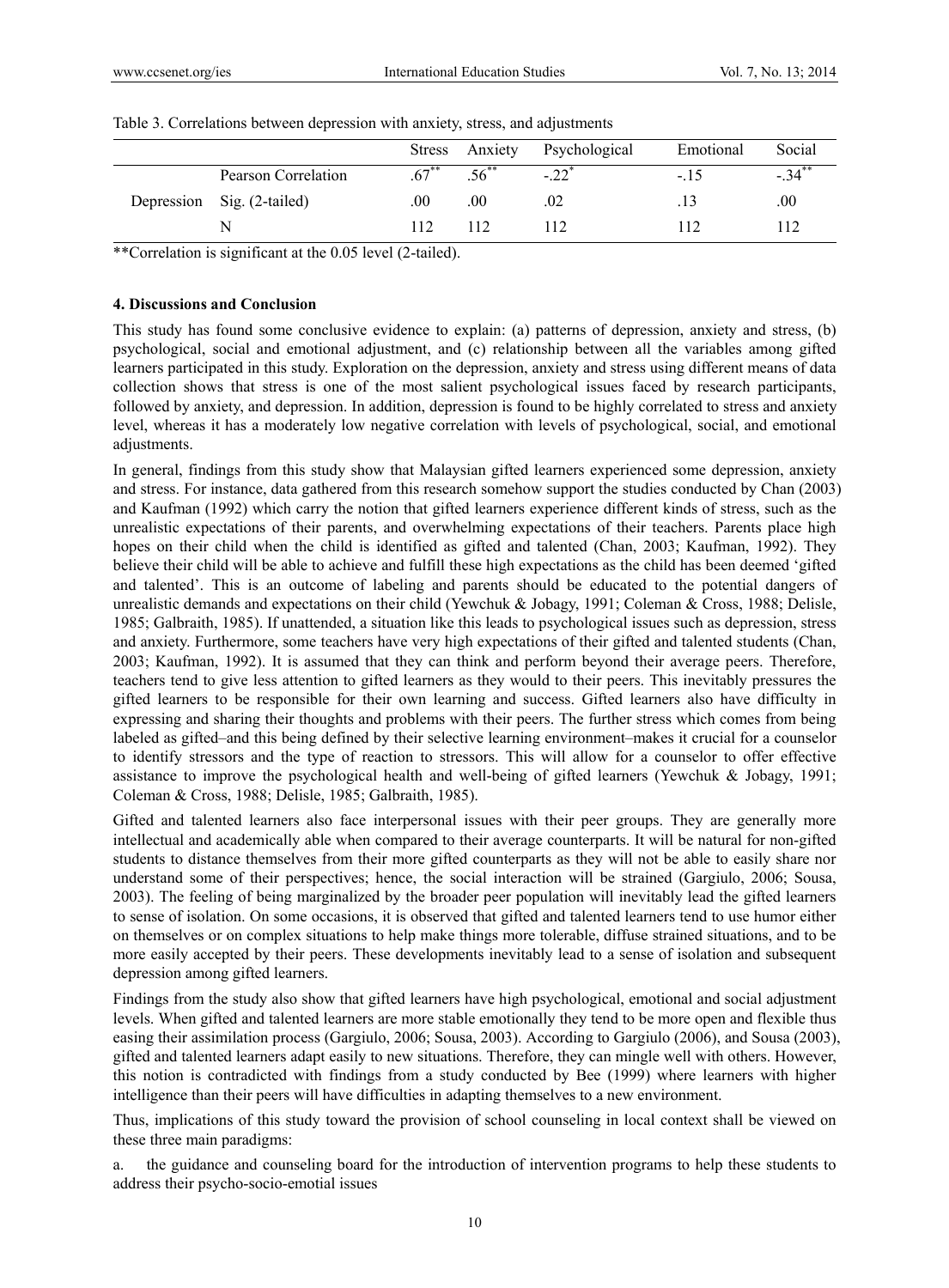b. the parent-teacher association (PTA) on how to help or support the student psychological well-being through parents' understanding/efforts

c. the teaching and learning pedagogical approach, teacher student relationship and curriculum related issues include assessment approach that could help reduce the depression levels among the students

In a nutshell, gifted learners have their own patterns of psychological concerns including depression, anxiety stress, and adjustment levels. If these concerns are not properly addressed, the students will experience disequilibrium in life and will not be able to realize their potential to the fullest. Therefore, it is critical for school counselors to understand these concerns in order to enable them to provide effective counseling and guidance services. In the context of Malaysian gifted learners, the inability to understand such concerns will probably causing the students to avoid seeking help from school counselors (Noriah & Abu Yazid, 2010). In other words, other than focusing on providing academic guidance and career counseling, school counseling provision for gifted learners should also offer personal services that could act in relieving their depression, anxiety, stress, and adjustment issues.

#### **References**

- Abu Yazid, A. B., & Noriah, M. I. (2012). Profil psikologi, mekanisme strategi bela diri, dan pola keperluan kaunseling dalam kalangan pelajar pintar dan berbakat: Satu kajian kes. *Journal of Special Needs Education*, *2*, 127-137.
- Assouline, S. G., Nicpon, M. F., & Whiteman, C. (2010). Cognitive and psychosocial characteristics of gifted students with written language disability. *Gifted Child Quarterly*, 54(2), 102-115. students with written language disability. *Gifted Child Quarterly*, *54*(2), 102-115. http://dx.doi.org/10.1177/0016986209355974
- Bailey, C. L. (2007). *Social and emotional needs of gifted students: What school counselors need to know to most effectively serve this diverse student population?* Paper presented at the 2007 Association for Counselor Education and Supervision Conference, October 11-14, Columbus, Ohio.
- Baker, J. A. (1995). Depression and suicide ideation among academically talented adolescents. *Gifted Child Quarterly*, *39*(1), 218-233. http://dx.doi.org/10.1177/001698629503900405
- Baum, S., & Owen, S. V. (1988). High ability/learning disabled students: How are they different? *Gifted Child Quarterly*, *32*(3), 321-326. http://dx.doi.org/10.1177/001698628803200305
- Becker, B. E., & Luthar, S. S. (2002). Social-emotional factors affecting achievement outcomes among disadvantaged students: Closing the achievement gap. *Educational Psychologist*, *37*(4), 197-214. http://dx.doi.org/10.1207/S15326985EP3704\_1
- Bee, H. (1999). *The growing child: An applied approach* (2nd ed.). New York, NY: Longman.
- Beer, J. (1991). Depression, general anxiety, test anxiety, and rigidity of gifted junior high and high school children. *Psychological Reports*, *69*(3f), 1128-1130. http://dx.doi.org/10.2466/pr0.1991.69.3f.1128
- Brody, L. E., & Benbow, C. P. (1986). Social and emotional adjustment of adolescents extremely talented in verbal or mathematical reasoning. *Journal of Youth and adolescence*, *15*(1), 1-18. http://dx.doi.org/10.1007/BF02140780
- Chan, D. W. (2003). Assessing adjustment problems of gifted students in Hong Kong: The development of the Student Adjustment Problem Inventory. *Gifted Child Quarterly*, *47*(2), 1007-118. http://dx.doi.org/10.1177/001698620304700202
- Coleman, L. J., & Cross, T. L. (1988). Is being gifted a social handicap? *Journal for the Education of the Gifted*, *11*(4), 41-56.
- Coleman, M., & Fults, B. (1985). Special-class placement, level of intelligence, and the self-concept of gifted children: A social comparison perspective. *Remedial and Special Education*, *6*, 7-12. http://dx.doi.org/10.1177/074193258500600103
- Dabrowski, K. (1973). *Psychoneurosis is not an illness: Neuroses and psychoneuroses from the perspective of positive disintegration*. London, UK: Gryf Publications.
- Dauber, S. L., & Benbow, C. P. (1990). Aspects of personality and peer relations of extremely talented adolescents. *Gifted Child Quarterly*, *34*(1), 10-14. http://dx.doi.org/10.1177/001698629003400103
- Davis, G. A., & Rimm, S. B. (2004). *Education of the gifted and talented* (5th ed.). Boston, MA: Allyn & Bacon.
- Delisle, J. (1985). The eight great gripes of gifted kids: Responding to special needs, *Roeper Review*, *8*(11),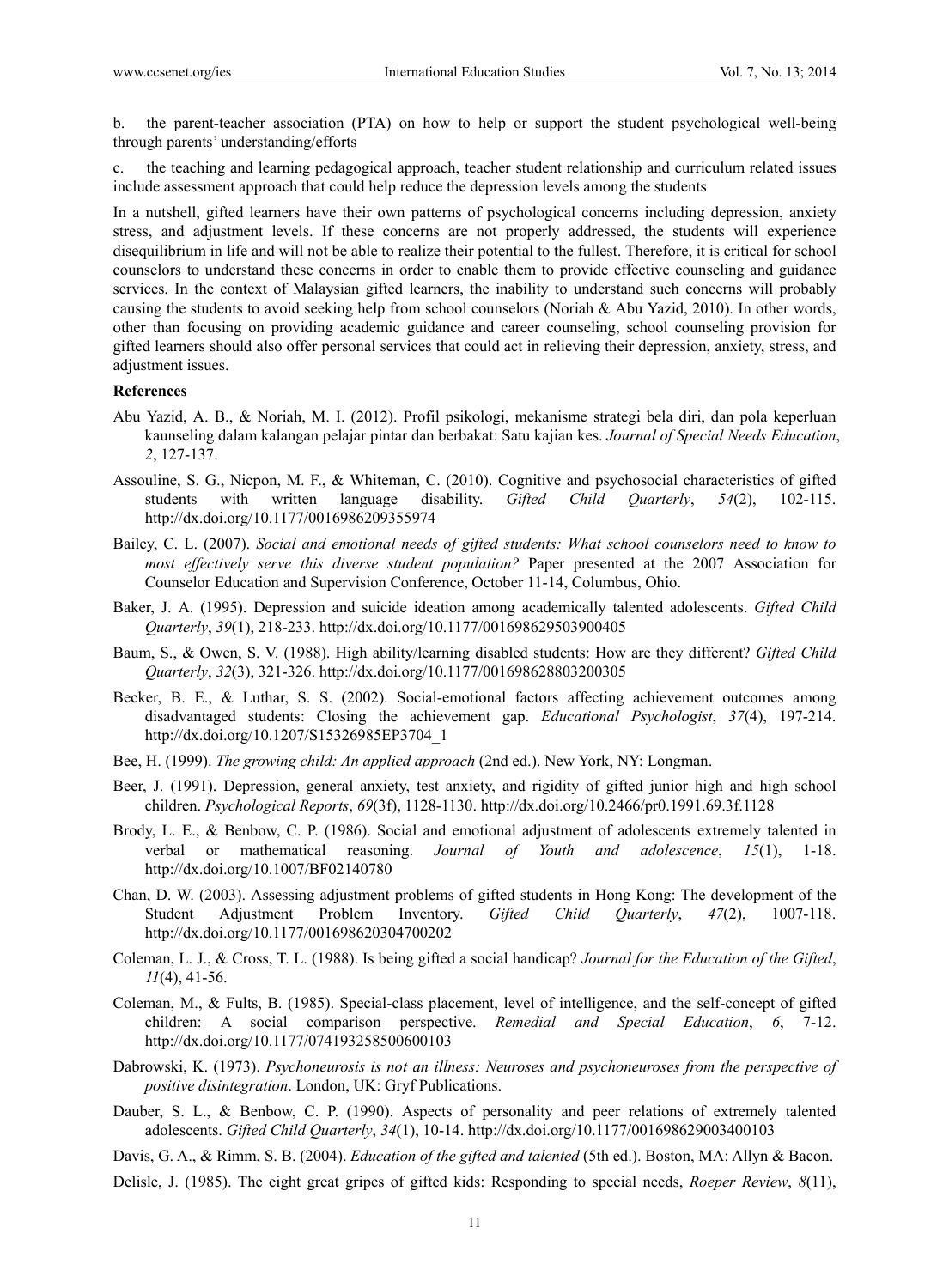15-17.

- De Moss, K., Milich, R., & DeMers, S. (1993). Gender, creativity, depression, and attributional style in adolescents with high academic ability. *Journal of Abnormal Child Psychology*, *21*(4), 455-467. http://dx.doi.org/10.1007/BF01261604
- Freeman, J. (1994). Some emotional aspects of being gifted. *Journal for the Education of the Gifted*, *17*(2), 180-197. http://dx.doi.org/10.1177/016235329401700207
- Galbraith, J. J. (1985). *Teaching the Gifted Child*. Newton, MA: Allyn and Bacon.
- Galloway, B., & Porath, M. (1997). Parent and teacher views of gifted children's social abilities. *Roeper Review*, *20*(2), 118-121. http://dx.doi.org/10.1080/02783199709553872
- Galluci, N. T. (1988). Emotional adjustment of gifted children.*Gifted Child Quarterly*, *32*, 273-276. http://dx.doi.org/10.1177/001698628803200206
- Gardner, J., & Bell, A. H. (2000). *Overcoming anxiety, panic, and depression: New ways to regain your confidence*. Franklin Lake, NJ: The Career Press Inc.
- Gargiulo, R. M. (2006). *Special education in contemporary society: An introduction to exceptionality* (2nd ed.). Belmont, CA: Thompson Wadsworth.
- Gross, M. U. M. (1993). *Exceptionally gifted children*. New York, NY: Routledge. http://dx.doi.org/10.4324/9780203315378
- Hayes, M. L., & Sloat, R. S. (1989). Gifted students at risk for suicide. *Roeper Review*, *12*(2), 102-107. http://dx.doi.org/10.1080/02783198909553245
- Hollingworth, L. (1942). *Children above 180 IQ*. Stanford Binet, New York, NY: World Book. http://dx.doi.org/10.1037/13574-000
- Holmes, T. H., & Rahe, R. H. (1967). The social readjustment rating scale. *Journal of Psychosomatic Research*, *11*(2), 213-218. http://dx.doi.org/10.1016/0022-3999(67)90010-4
- Janos, P. M., & Robinson, N. M. (1985). Psychological development in intellectually gifted children. In F. D. Horowitz, & M. O'Brien (Eds), *The gifted and talented: Development perspectives* (pp. 149-195). Washington, DC: American Psychological Association. http://dx.doi.org/10.1037/10054-006
- Janos, P. M., Fung, H. C., & Robinson, N. (1985). Self-concept, self-esteem, and peer relations among gifted children who feel "different". *Gifted Child Quarterly*, *29*(1), 78-81. http://dx.doi.org/10.1177/001698628502900207
- Kaufman, A. S. (1992). Test reviews: Evaluation of the WISC-III and WPSI-R for gifted children. *Roeper Review*, *14*(3), 154-158. http://dx.doi.org/10.1080/02783199209553413
- Metha, A., & McWirther, E. H. (1997). Suicide ideation, depression, and stressful life events among gifted adolescents. *Journal for the Education of the Gifted*, *20*(3), 284-304.
- Nail, J. M., & Evans, J. G. (1997). The emotional adjustment of gifted adolescents: A view of global functioning. *Roeper Review*, *20*(1), 18-21. http://dx.doi.org/10.1080/02783199709553845
- Nielsen, M. E. (2002). Gifted students with learning disabilities: Recommendations for identification and programming. *Exceptionality*, *10*(2), 93-111. http://dx.doi.org/10.1207/S15327035EX1002\_4
- Noriah, M. I., & Abu Yazid, A. B. (2010). Counseling for gifted students: Implication for a differentiated approach. *The International Journal of Learning*, *17*(6), 377-391.
- Oram, G. D., Cornell, D. G., & Rutemiller, L. A. (1995). Relations between academic aptitude and psychosocial adjustment in gifted program students. *Gifted Child Quarterly*, *39*(4), 236-244. http://dx.doi.org/10.1177/001698629503900407
- Parker, W. D. (1996). Psychological adjustment in mathematically gifted students. *Gifted Child Quarterly*, *40*(3), 154-157. http://dx.doi.org/10.1177/001698629604000306
- Piechowski, M. M. (1991). Emotional development and emotional giftedness. In N. Colangelo, & G. A. Davis (Eds.), *Handbook of gifted education* (pp. 285-306). Boston, MA: Allyn & Bacon.
- Rimm, S. (2002). Peer pressures and social acceptance of gifted students. In M. Neihart, S. M. Reis, N. M. Robinson, & S. M. Moon (Eds.), *The social and emotional development of gifted children: What do we know?* (pp. 13-18). Washington, DC: National Association for Gifted Children.